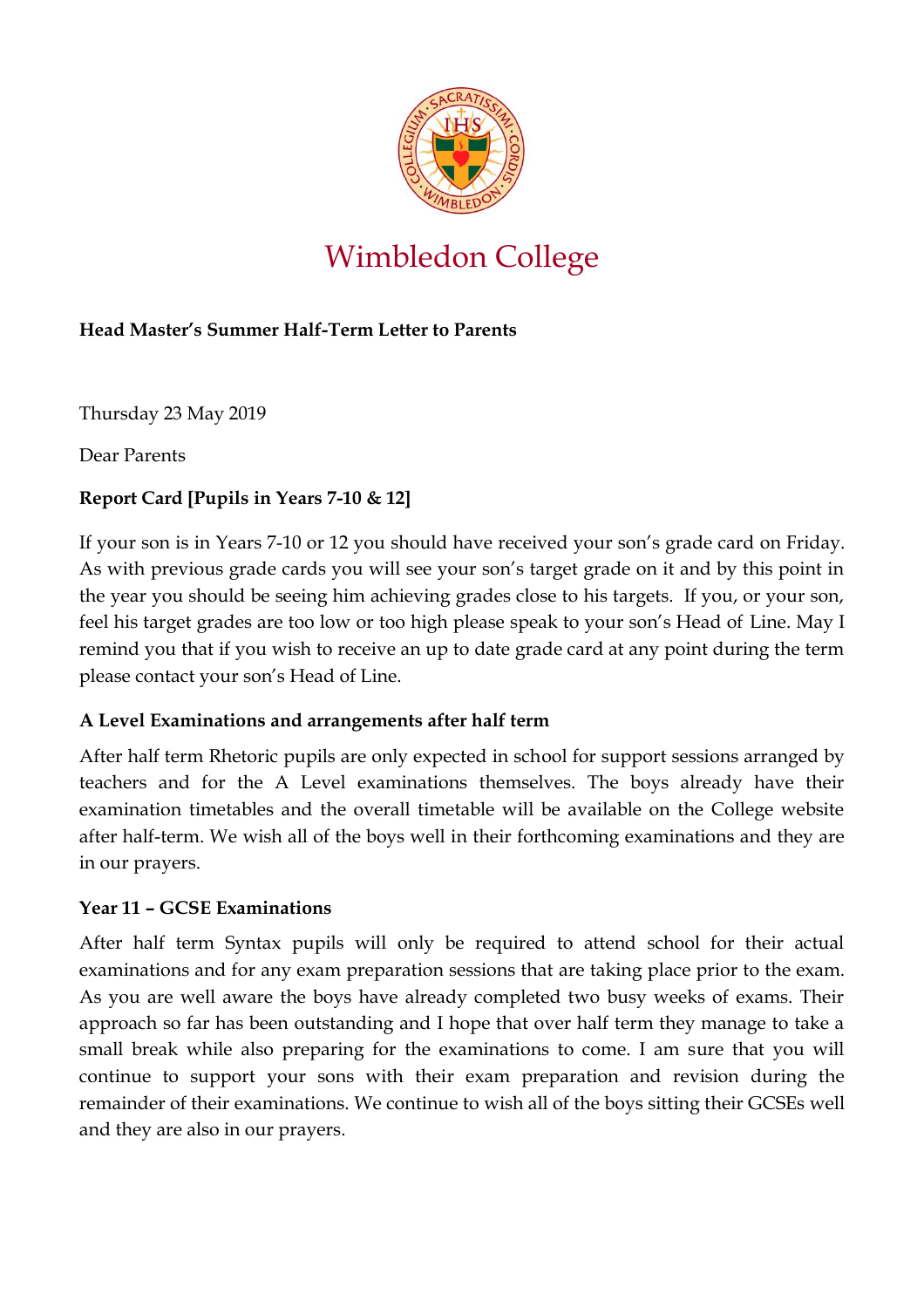## **End of Year exams [Years 7-10]**

Details of the exams [including dates, timetables and revision guides] can be found on the relevant year pages of the school website. It is important that the boys get into good habits preparing for exams and this includes revising well in advance of the exams. They should be using this week to start their revision and by the time that they get to exam week they should really only be going over their revision notes. Please talk to your sons about this and encourage them to plan a revision timetable in the build up to their exam week.

*Grammar pupils have their examinations in the week 17 – 21 June. Lower Line pupils have their examinations from 24 June – 5 July.*

#### **Mr Fitcher**

I must apologise to you, and indeed to Mr Fitcher, for failing to include in my last letter that Mr Fitcher was leaving the College at Easter. He had been a member of staff here since 2006 and as well as being an excellent classroom teacher he made a huge impact as Head of Line in the Sixth Form. As a keen cricketer he also involved himself in the wider life of the school and will be greatly missed by both staff and pupils. It is a pleasure to say that he has left the College to take up a promotion as Head of Sixth Form at Raynes Park High School. It does mean that you may still bump into him in and around Raynes Park/ Wimbledon. I am sure that you will join me in wishing him all the very best in the next stage of his career.

#### **Head of Sixth Form**

I am pleased to inform you that we welcome our new Head of Sixth Form, Ms Jessica Town, to the College after the half term break. She is joining us from Saint Francis Xavier Sixth Form College, where she has experience of leading both subject areas and pastoral teams.

#### **The Examen**

As you are aware the Examen has been undertaken on a weekly basis by all of the boys and staff. They have been very positive it and the opportunity to reflect on and pray about what they have been doing. We have decided to undertake the Examen on daily basis from after half term. It will take place after lunch. Boys will go to their normal period 5 lesson where they will complete the Examen. Their period 5 lesson will then follow. The timetable for the afternoon has been rearranged slightly however the school day will still finish at 3.10pm. Groups on Games will not have the Examen that day.

#### **Handing in Homework on time**

The vast majority of boys hand their Homework in to teachers on time and completed to a high standard. However there are boys who have failed to do this. Our current sanction is to give the boy a 'Failed to hand in Homework' Behaviour Referral. The boys have then had to hand their work in the following day. If they fail to do that then they receive a detention.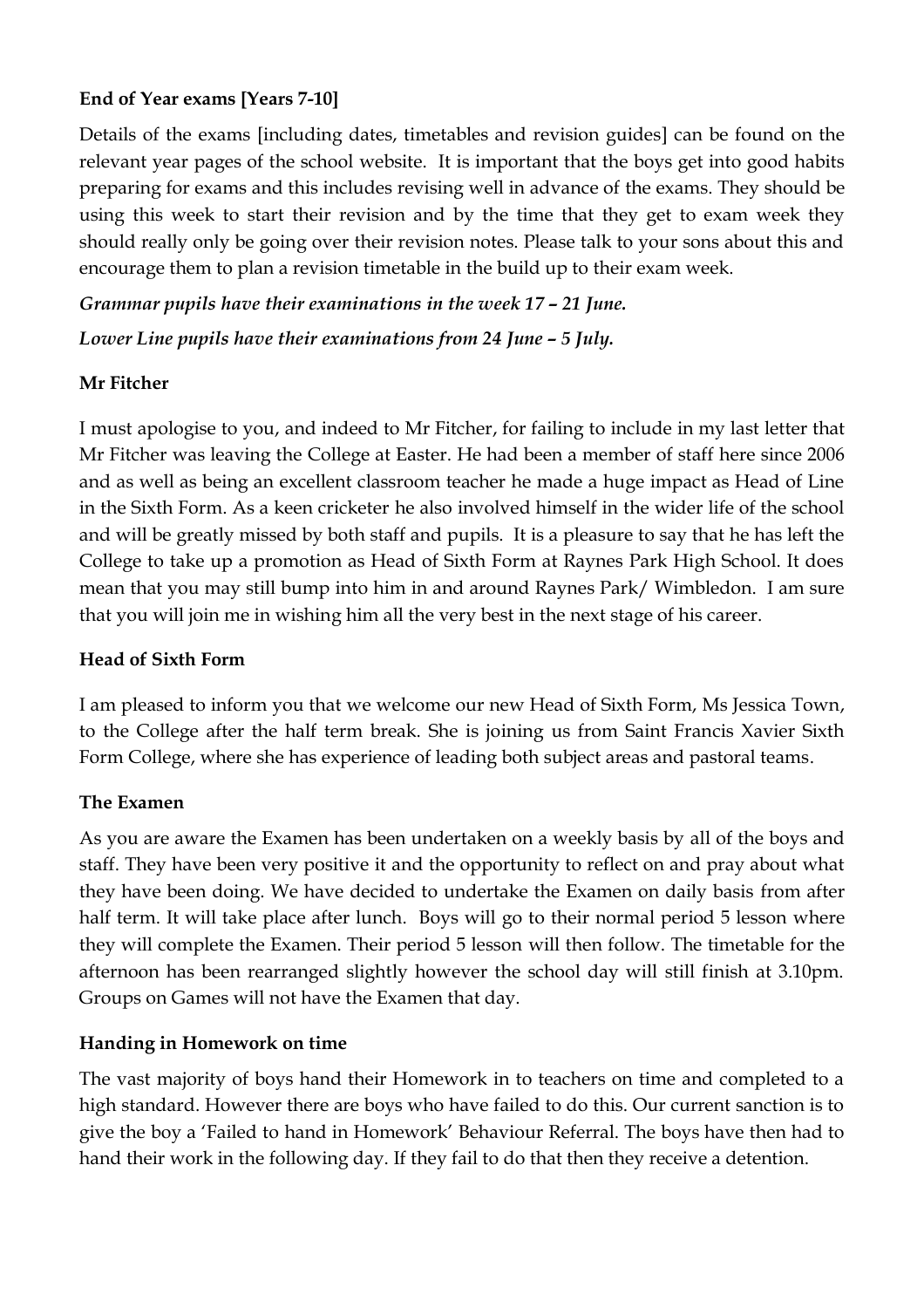We do not believe that this process has been successful in developing the boys' sense of responsibility around handing in homework.

We have decided to remove the 'Failed to hand in Homework' referral with effect from the start of next half term. This means that if your son fails to hand in his homework on the given day he will receive a 30 minute detention, which he will be expected to do that day [the exception being any detention given in p6 – boys will then sit the detention the following school day].

# **Mental Health Awareness training for staff – Early Finish 21 June 2019**

As part of our engagement with a joint Mental Health project for schools and healthcare professionals all of our staff will be undertaking a training session on Friday 21 June 2019. To facilitate this, the school will be closing at 12.40pm Friday 21st .

## **Joint Music Concert with Ursuline High School**

As I mentioned in my previous letter we are building up to our second joint choral and orchestral concert with the Ursuline High School that will take place at St John's Smith Square.

The concert is at 7pm on Monday 8<sup>th</sup> July 2019 and promises to be an excellent evening, with a variety of music including well known pieces by Bach, Handel, Grieg and Sibelius. I hope that you will be able to join us for the evening.

Tickets are available from the St John's Smith Square box office and cost £12 and £8 for concessions.

## **Wimbledon College Annual Art and Design Exhibition and the Summer Play**

Included with this letter [in your email] is an invitation to the College's Arts Evening on Thursday 4 July 2019. We are combining our annual Art and Design Exhibition with a production of Shakespeare's The Tempest by our Grammar Drama students and KS4 musicians.

#### **Friends of Wimbledon College – Annual General Meeting**

The Annual General Meeting (AGM) of the Friends of Wimbledon College (FOWC) will take place on Tuesday 2 July at 7.30pm in the College. The FOWC plays a vital part in the school community and all parents and staff are invited to attend the AGM. This is your chance to hear how the funds you have helped to raise have been used. The AGM is also an opportunity for you to elect the chair, treasurer and secretary of the FOWC. Nominations should be sent in advance of the AGM for anyone wishing to stand for office, including existing office holders willing to stand for re-election. Nominations will also be accepted at the AGM.

The FOWC committee wrote to you earlier this term to explain that a number of members will be leaving as their sons have come to the end of their time at the College and they are looking for you, as parents, to join them so that the work of FOWC can continue.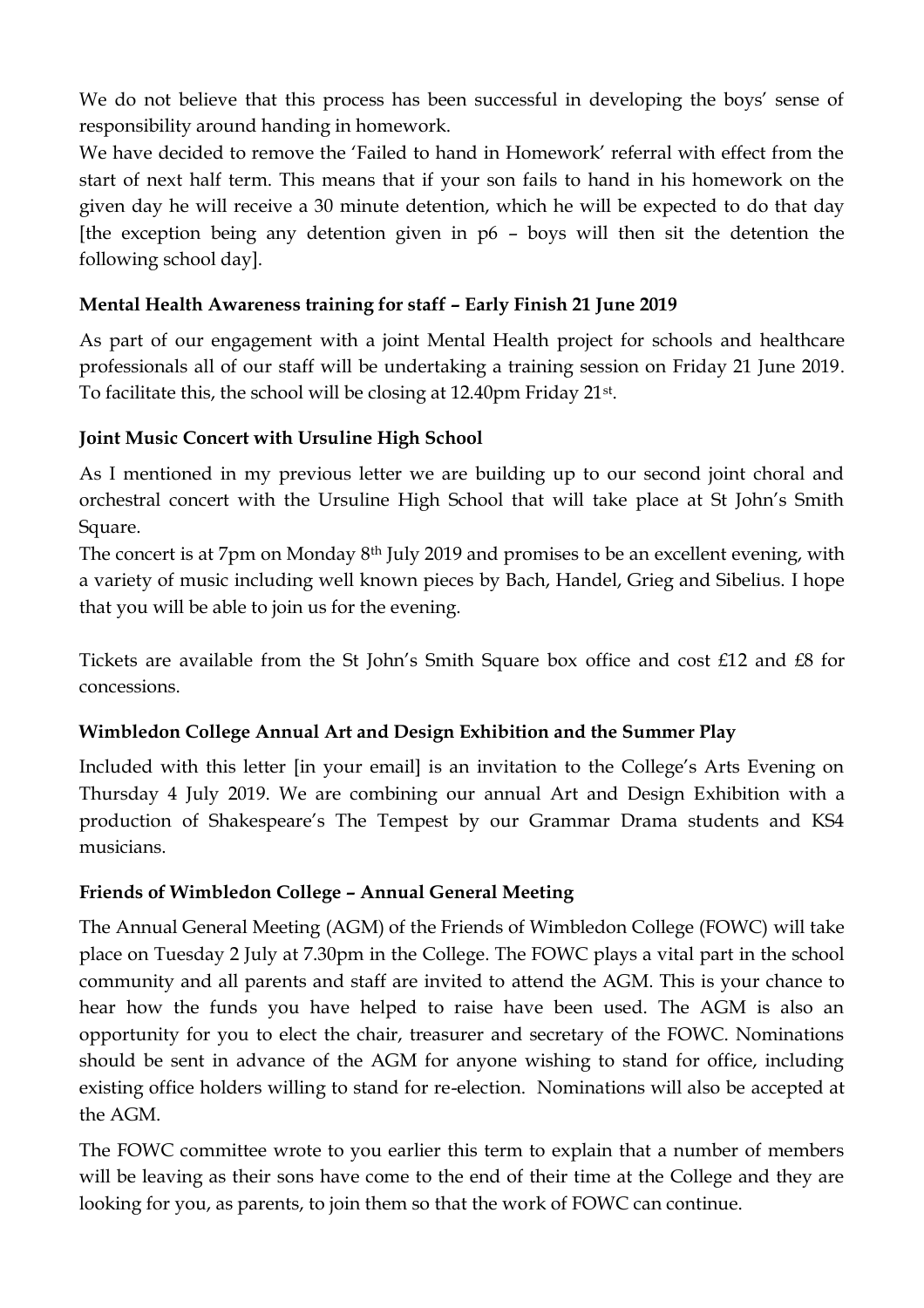I would like to encourage you to take an active part in FOWC. The College benefits greatly from the support that we receive from the Friends throughout the year. They are present at many of our whole school events helping on a practical level to provide refreshments but more importantly to strengthen the College's welcome to parents, friends and visitors; they manage our second hand uniform sales and raise money for the College through a number of social events. Given the size of the College the number of parents involved is very small and FOWC need your support. You may not be able to make a regular commitment but if you can give your time once or twice a year at our events then that would help them and the College. Please do consider how you are able to support the Friends and if possible attend their AGM on the 2 July.

#### **Sport**

## **Rugby**

Pre- season training for current Poetry and Syntax pupils will start on the Wednesday after the final GCSE examination. Training will be from 1.30pm – 3.00pm and all are welcome to attend.

Summer training for all years will take place in the last week of August, especially those hoping to play for the A and B teams. Mr Hallett will be sending our further details next half term.

#### **Syntax team photos**

All Syntax team photos will take place on Tuesday 4<sup>th</sup> June. Boys are reminded to bring their kit for the photos.

#### **School Uniform**

As you know we expect very high standards of the boys uniform and I am very much aware that the vast majority of our boys are always smart and a credit to both the school and yourselves. May I ask you to remind your son[s] of our expectations, particularly with the arrival of warmer weather. The boys are to wear their blazers at all times unless otherwise directed by a member of staff. Similarly top buttons should be done up and ties should be worn so that seven gold stripes are visible below the knot of the tie [for pupils with the Anniversary tie, one full stripe must be visible between the crest and the tie knot].

#### **Shoes**

As is always the case at this time of year a number of boys have been coming to school in unacceptable footwear because their school shoes have either broken or are now too small. They have all stated that they will be buying new shoes over the half term. I also appreciate that many of you will be buying new shoes during the next half term or for September. May I remind you that boys' shoes must comply with the school rules, which can be found on the College website. Trainers, casual shoes and trainer shoes are not allowed.

I would like to emphasise that if your son comes to school with incorrect shoes you will be asked to replace them immediately.